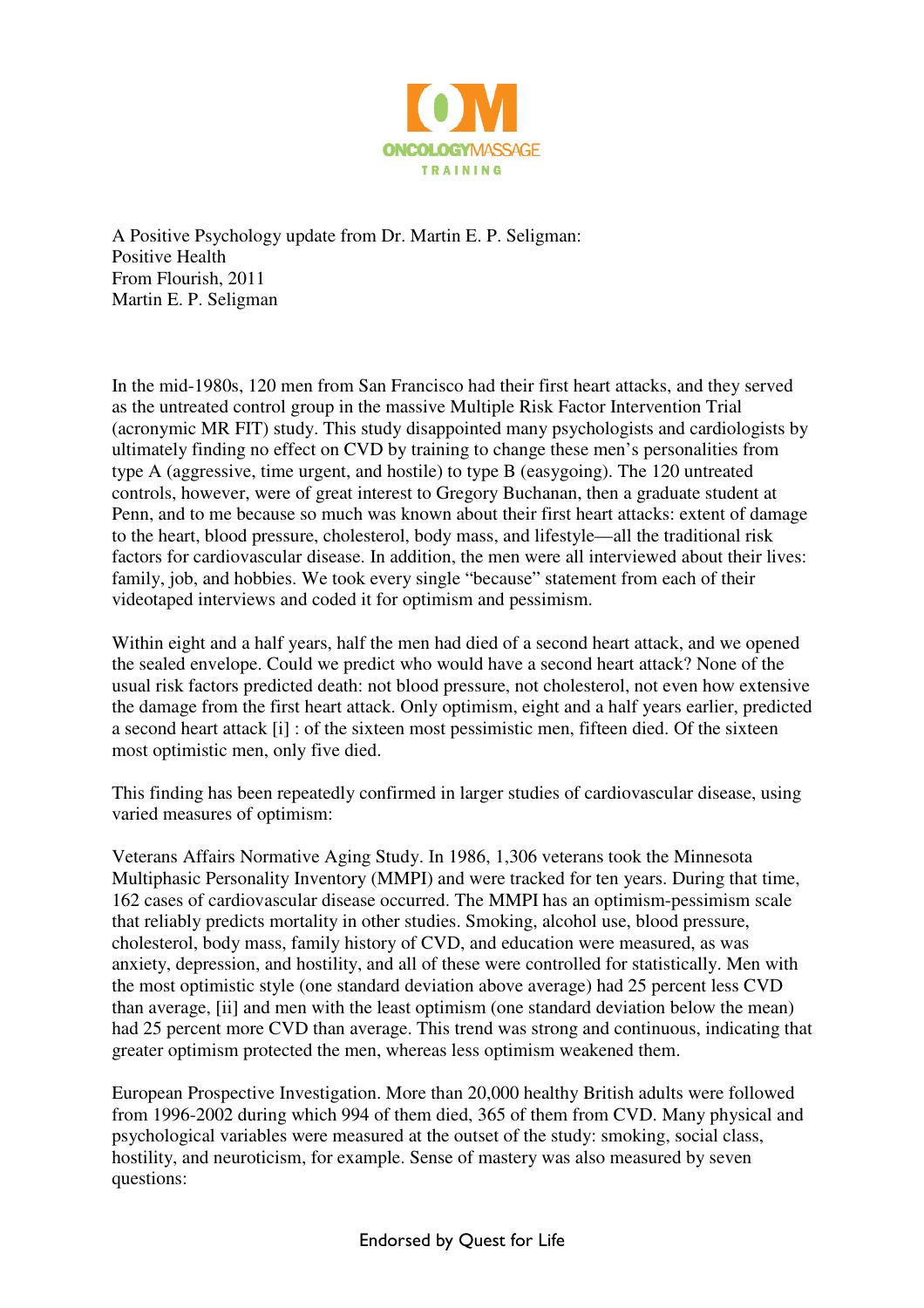

- 1. I have little control over the things that happen to me.
- 2. There is really no way I can solve some of the problems I have.
- 3. There is little I can do to change many of the important things in my life.
- 4. I often feel helpless in dealing with the problems of life.
- 5. Sometimes I feel that I am being pushed around in life.
- 6. What happens to me in the future mostly depends on me.
- 7. I can do just about anything I really set my mind to do.

These questions capture the continuum from helplessness to mastery. Death from cardiovascular disease was strongly influenced by a sense of mastery, [iii] holding smoking, social class, and the other psychological variables constant. People high (one standard deviation above the mean) in mastery had 20 percent fewer CVD deaths than those with an average sense of mastery, and people high in a sense of helplessness (one standard deviation below the mean in a sense of mastery) had 20 percent more CVD deaths than average. This was also true of deaths due to all causes and—to a lesser extent but still significant statistically—of deaths from cancer.

Dutch Men and Women. Beginning in 1991, 999 sixty-five to eighty-five–year-olds were followed for nine years. In that time, 397 of them died. At the outset, researchers measured health, education, smoking, alcohol, history of cardiovascular disease, marriage, body mass, blood pressure, and cholesterol were measured, along with optimism, which was measured by four items answered on a 1-to-3 scale of agreement:

- 1. I still expect much from life.
- 2. I do not look forward to what lies ahead for me in the years to come.
- 3. I am still full of plans.
- 4. I often feel that life is full of promises.

Pessimism was very strongly associated with mortality, [iv] particularly when holding all the other risk factors constant. Optimists had only 23 percent the rate of CVD deaths of the pessimists, and only 55 percent the overall death rate compared to the pessimists. Interestingly this protection was specific to optimism, a future-oriented cognition, and present-oriented mood items such as "Happy laughter often occurs" (this must read better in Dutch) and the items such as "Most of the time, I am in good spirits," did not predict mortality.

In contrast, in the 1995 Nova Scotia Health Survey, a team of nurses rated the positive emotion (joy, happiness, excitement, enthusiasm, contentment) of 1,739 healthy adults. Over the next ten years, participants with high positive emotion experienced less heart disease, with 22 percent less heart disease for each point on a five-point scale of positive emotion. Optimism was not measured, so we cannot determine if positive emotion worked through optimism. [v]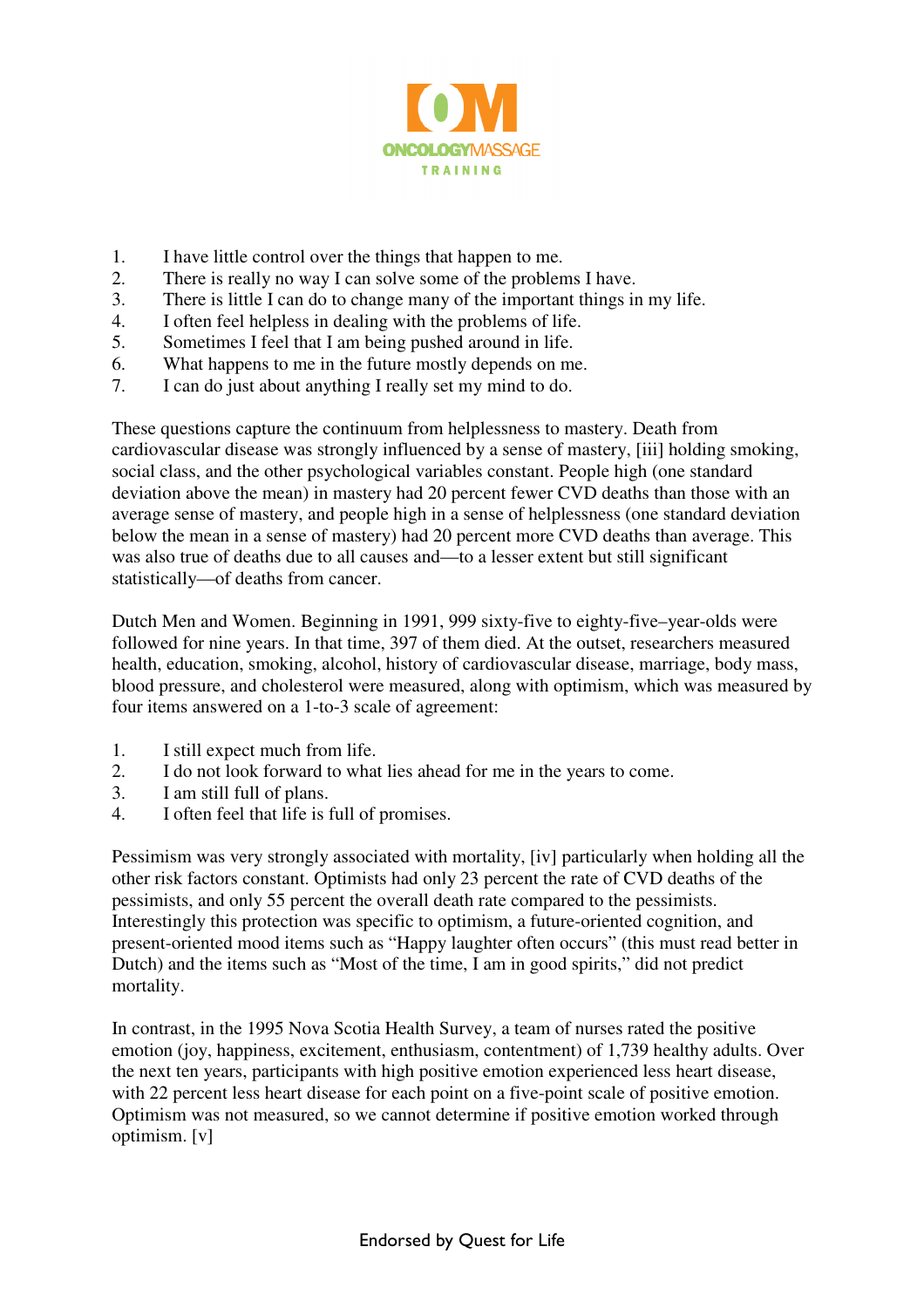

The influence of Dutch optimism was a continuous trend, with more optimism associated with fewer deaths along the entire dimension. These findings show that the effect is bipolar: high optimists die at a lower rate than average, and high pessimists die at a higher rate than average. Recall here the thrust of Paul Tarini's question Are there health assets that protect, and not just risk factors that weaken, the body? Optimism, in this study, strengthened people against Cardiovascular Disease when compared to the average person, just as pessimism weakened them compared to average.

Is depression the real culprit? Pessimism, in general, correlates pretty highly with depression, and depression, in many studies, also correlates with cardiovascular disease. So you might wonder if the lethal effect of pessimism works by increasing depression. The answer seems to be no, since optimism and pessimism exerted their effects even when depression was held constant statistically.

Women's Health Initiative. In the largest study of the relationship between optimism and cardiovascular disease to date, ninety-seven thousand women, healthy at the outset of the study in 1994, were followed for eight years. As usual in careful epidemiological studies, age, race, education, religious attendance, health, body mass, alcohol, smoking, blood pressure, and cholesterol were recorded at the start. Epidemiological studies investigate patterns of health in large populations. Optimism was measured in yet another way by the well-validated Life Orientation Test (LOT), which poses ten statements such as: "In unclear times, I usually expect the best," and "If something can go wrong for me, it will." Importantly, depressive symptoms were also measured and their impact assessed separately. The optimists (the top quarter) had 30 percent fewer coronary deaths than the pessimists [vi] (bottom quarter). The trend of fewer deaths, both cardiac and deaths from all causes, held across the entire distribution of optimism, indicating again that optimism protected women and pessimism hurt them relative to the average. This was true holding constant all the other risk factors including depressive symptoms.

Something worth living for. [vii] There is one trait similar to optimism that seems to protect against cardiovascular disease: ikigai. This Japanese concept means having something worth living for, and ikigai is intimately related to the meaning element of flourishing (M in PERMA) as well as to optimism. There are three prospective Japanese studies of ikigai, and all point to high levels of ikigai reducing the risk of death from cardiovascular disease, even when controlling for traditional risk factors and perceived stress. In one study, the mortality rate among men and women without ikigai was 160 percent higher than for increased CVD mortality as compared to men and women with ikigai. In a second study, men with ikigai had only 86 percent of the risk of mortality from CVD compared to men withoutikigai; this was also true of women, but less robustly so. And in a third study, men with high ikigai had only 28 percent of the risk for death from stroke relative to their low-ikigai counterparts, but there was no association with heart disease.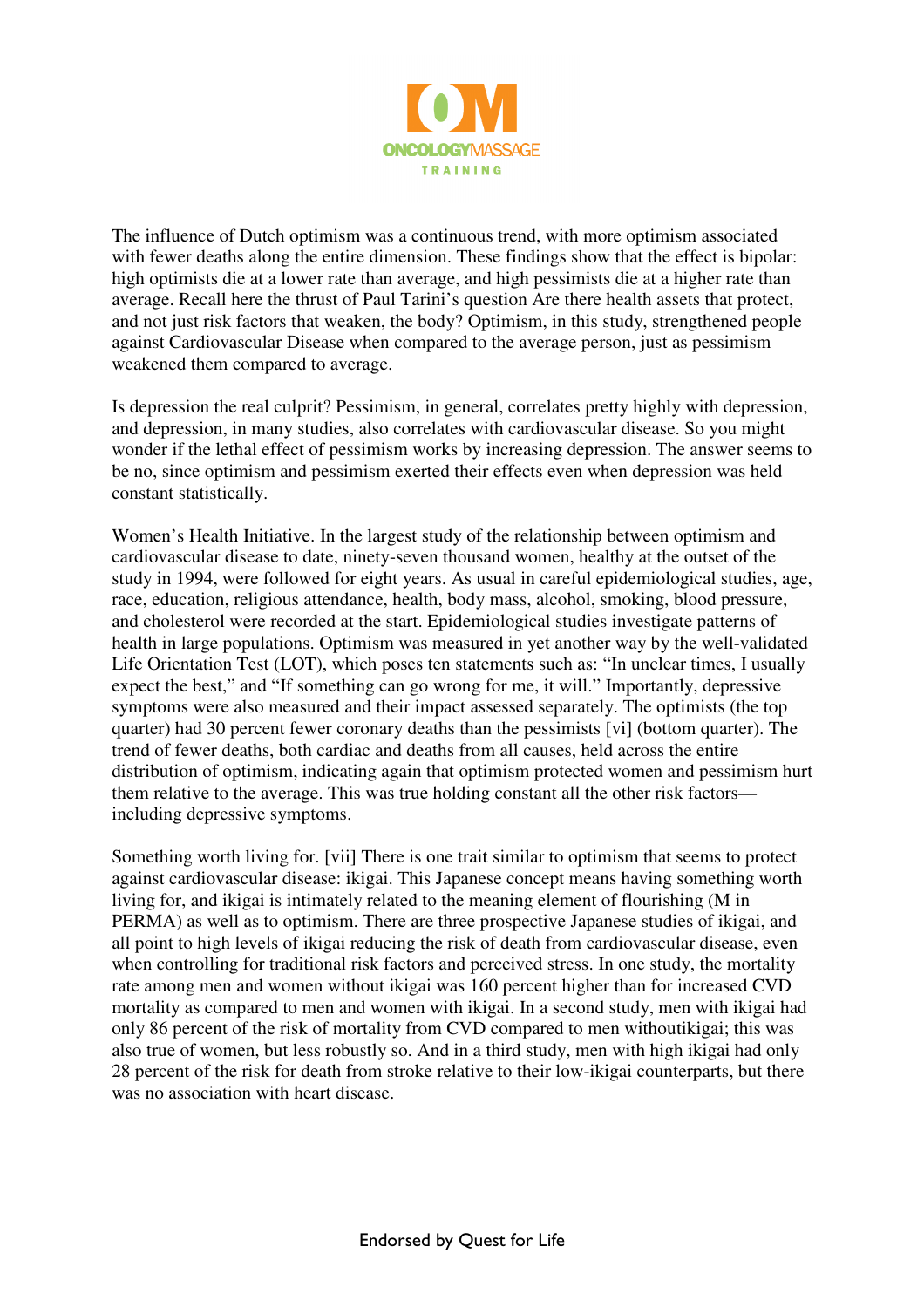

Summary of Cardiovascular Disease

All studies of optimism and CVD converge on the conclusion that optimism is strongly related to protection from cardiovascular disease. This holds even correcting for all the traditional risk factors such as obesity, smoking, excessive alcohol use, high cholesterol, and hypertension. It even holds correcting for depression, correcting for perceived stress, and correcting for momentary positive emotions. It holds over different ways of measuring optimism. Most importantly, the effect is bipolar, with high optimism protecting people compared to the average level of optimism and pessimism, and pessimism hurting people compared to the average.

Why optimists are less vulnerable to disease. How might optimism work to make people less vulnerable and pessimism to make people more vulnerable to cardiovascular disease? The possibilities divide into three large categories:

1. Optimists take action and have healthier lifestyles. Optimists believe that their actions matter, whereas pessimists believe they are helpless and nothing they do will matter. Optimists try, while pessimists lapse into passive helplessness. Optimists therefore act on medical advice readily, as George Vaillant found when the surgeon general's report on smoking and health came out in 1964; it was the optimists who gave up smoking, [viii] not the pessimists. Optimists may take better care of themselves. Even more generally, people with high life satisfaction (which correlates highly with optimism) are much more likely to diet, not to smoke, and to exercise regularly than people with lower life satisfaction. According to one study, happy people also sleep better than unhappy people [ix] .

Optimists not only follow medical advice readily, they also take action to avoid bad events, whereas pessimists are passive: optimists are more likely to seek safety in tornado shelters when there is a tornado warning than pessimists, who may believe the tornado is God's will. The more bad events that befall you, the more illness.

2. Social support. The more friends and the more love in your life, the less illness. George Vaillant found that people who have one person whom they would be comfortable calling at three in the morning [x] to tell their troubles were healthier. John Cacioppo found that lonely people are markedly less healthy than sociable people. [xi] In an experiment, participants read a script over the phone to strangers reading in either a depressed voice or a cheerful voice. The strangers hang up on the pessimist sooner than on the optimist. Happy people have richer social networks than unhappy people, and social connectedness contributes to a lack of disability as we age. Misery may love company, but company does not love misery, and the ensuing loneliness of pessimists may be a path to illness.

2. Biological mechanisms. There are a variety of plausible biological paths. One is the immune system. Judy Rodin (whom I mentioned in the opening of the book), Leslie Kamen, Charles Dwyer, and I collaborated together in 1991 and took blood from elderly optimists and pessimists and tested the immune response. The blood of